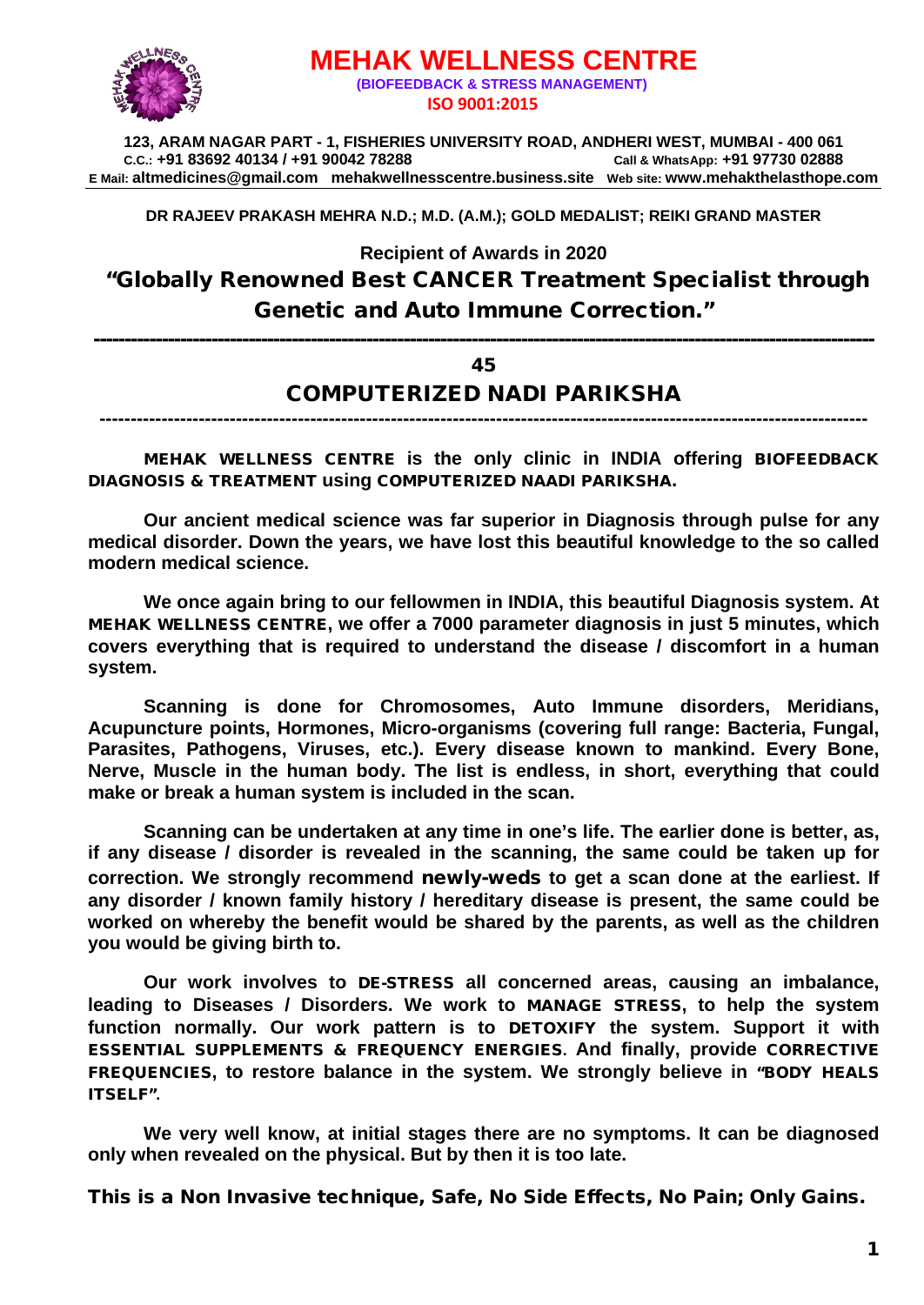**Individual Panel testing too is offered. Table below lists the Diagnosis and Corrections, possible in each category. One may opt for individual tests for -**

# DIAGNOSIS & BALANCING OF STRESS / IMBALANCE FOR:

|                | <b>PANEL / PROFILE</b>                                             | <b>DIAGNOSIS / TEST FOR</b>                                                                                                                                         |
|----------------|--------------------------------------------------------------------|---------------------------------------------------------------------------------------------------------------------------------------------------------------------|
| 1              | <b>MERIDIAN</b>                                                    | 360 Acupuncture points / 14 Meridians                                                                                                                               |
| $\mathbf{2}$   | <b>ALLERGY</b>                                                     | 313 Items.                                                                                                                                                          |
| 3              | <b>MIASMS &amp; ANTI-AGING</b>                                     | 6 Miasmatic Factors; 4 Stress Factors; 3 Age<br>Response; 12 General Factors.                                                                                       |
| 4              | <b>BIOFEEDBACK</b>                                                 | 13 Mental / Emotional; 34 Organs; 40 Condition<br>Specific; 97 Gemstones. Bio signature Feedback.                                                                   |
| 5              | <b>BONE</b>                                                        | 35 Bio-specific Stress; 248 Anatomical; IIDP.                                                                                                                       |
| 6              | <b>BRAIN</b>                                                       | 4 Brain Wave Tuning (Alpha, Beta, Delta, Theta); ADD /<br>ADHD; Left & Right Brain Harmonic Balance.<br>235 Bio-Specific Stress; 19 Anatomical.                     |
| $\overline{7}$ | <b>CHROMOSOME &amp; GENE</b>                                       | 46 Chromosome Assessment; 41 Gene Assessment;<br>532 Auto Cell-Com Tri-Vector Feedback.                                                                             |
| 8              | <b>CIRCULATORY</b>                                                 | 10 Valves & Conduction; Chelation Stimulation;<br>2 Minutes Special Stimulation; IIDP;<br>34 Bio-Specific Stress; 10 Anatomical.                                    |
| 9              | <b>COLOR CHAKRA</b>                                                | AURA Scan; 7 CHAKRA Scan; COLOR Scan.                                                                                                                               |
| 10             | <b>COSMETIC</b>                                                    | Cellulite; Skin Detox; Skin Lesions; Thinning Hair;<br><b>Total Face Toning; Warts&amp; Moles; Weight Control.</b>                                                  |
| 11             | <b>DENTAL</b>                                                      | 32 Test Teeth; 215 Test Dental Material; 33 Dental<br>Disorders; 3 min. Auto TMJ Feedback.                                                                          |
| 12             | <b>DETOX &amp; MULTIPLE</b><br><b>STRESS</b>                       | 10 Environmental & Industrial Toxins; 10 Pathogens &<br>Other Toxic Substances; 10 Personal & Self Induced<br>Stress Factors; 5 min Auto Feedback (Full Body Detox) |
| 13             | <b>DIGESTIVE</b>                                                   | 26 Bio-specific Stress; 21 Anatomical; IIDP.                                                                                                                        |
| 14             | <b>DIMENTIONAL</b><br><b>TRANSFORMATION</b>                        | <b>PAST LIFE CORRECTIONS. Release Conflict;</b><br>Professional & Continent Probability; Year; Gender;<br><b>TRANSCENDENCE PROGRAM.</b>                             |
| 15             | <b>EYES / EARS</b>                                                 | 59 Bio-Specific Stress; 30 Anatomical; IIDP.                                                                                                                        |
| 16             | <b>EMOTIONAL</b><br><b>TRANSFORMATION &amp;</b><br><b>TIMELINE</b> | 321 Emotional Stress Factors; 49 Conflict Stress<br><b>Factors: 106 Relationship Stress Factors:</b><br>114 Age Stress Factors; 9 Processes with Solutions.         |
| 17             | <b>HOMOEOPATHIC</b>                                                | 679 Test ; Test Constitutional; Check Potency.                                                                                                                      |
| 18             | <b>HORMONE</b>                                                     | 37 Female 32 Male Glands & Hormones; 3 minute Auto<br>Ovarian Stimulation; 3 minute Auto Prostate Stim.                                                             |
| 19             | <b>IRIDOLOGY</b>                                                   | 65 Left / 65 Right; IIDP.                                                                                                                                           |
| 20             | <b>LYMPH</b>                                                       | 31 Bio-Specific Stress; 113 Anatomical; IIDP.                                                                                                                       |
| 21             | <b>MUSCLES, CARTILAGE &amp;</b><br><b>LIGAMENTS</b>                | 42 Bio-Specific Stress; 162 Anatomical; IIDP.                                                                                                                       |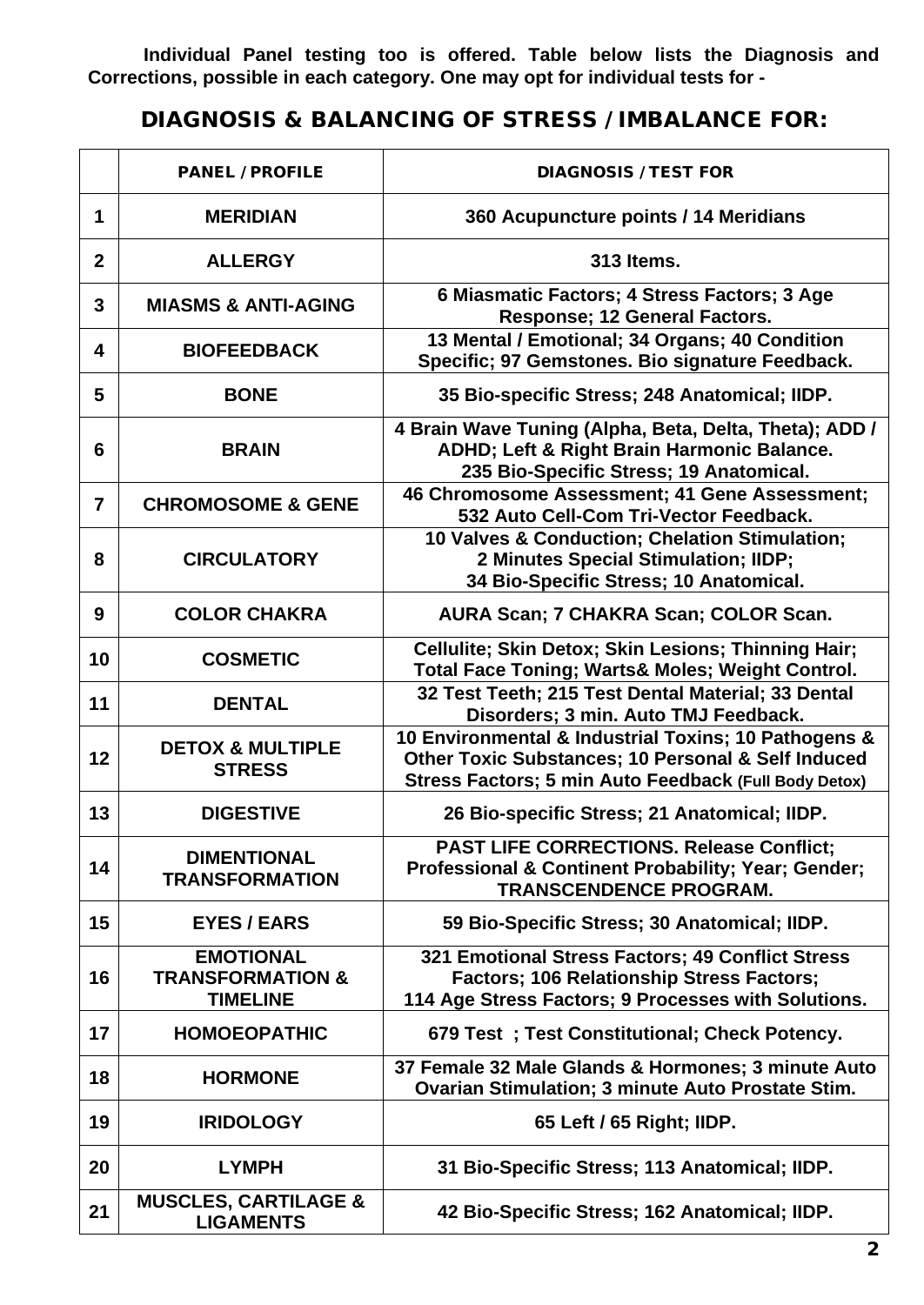| 22 | <b>NERVE</b>                                  | 40 Bio-Specific Stress; 356 Anatomical; IIDP.                                                                                                                                         |
|----|-----------------------------------------------|---------------------------------------------------------------------------------------------------------------------------------------------------------------------------------------|
| 23 | <b>NEURO-EMOTIONAL</b>                        | <b>Unconscious Self Evaluation Hint; 19 Test.</b>                                                                                                                                     |
| 24 | <b>ANIMAL</b>                                 | Type of Animal: 301 Dog, Canine; 15 Fish, Aquatic;<br>21 Snake, Reptile; 162 Cat, Feline; 34 Horse, Equine;<br>6 Pig, Sow; 15 Cow, Bovine; 34 Bird, Avian;<br>66 Gerbil, Mouse; IIDP. |
| 25 | <b>ORGAN PROFILE &amp;</b><br><b>FEEDBACK</b> | 24 Organs Test.                                                                                                                                                                       |
| 26 | <b>RESPIRATORY</b>                            | 34 Bio-Specific Stress; 27 Anatomical; IIDP.                                                                                                                                          |
| 27 | <b>ORGAN SPECIFIC</b><br><b>SARCODES</b>      | 36 Items; 7 Brain Parts; IIDD.                                                                                                                                                        |
| 28 | <b>SINUS &amp; THROAT</b>                     | 57 Bio-Specific Stress; 12 Anatomical; IIDP.                                                                                                                                          |
| 29 | <b>SPINAL</b>                                 | 27 Tests; 18 Bio-Specific Stress; 40 Anatomical.                                                                                                                                      |
| 30 | <b>SPORTS</b>                                 | 16 Hormone Feedback; 12 Injury & Trauma; IIDP.                                                                                                                                        |
| 31 | <b>AUTO-PROGRAM INDEX</b>                     | <b>32 Items SUSCEPTIBILITY INDEX</b>                                                                                                                                                  |
| 32 | <b>TIMED / SPECIFIC</b>                       | 1242 Items; Frequency Sweep; Sympathetic Stim.;<br>Para-Sympathetic Stim.; IIDP; CRMM.<br>(Chemotherapy, Radiation, Medications, Metastasis).                                         |
| 33 | <b>NUTRITION</b>                              | 26 Amino Acids; 29 Minerals; 14 Vitamins;<br><b>Test Tray Item; Test Energetic Imbalance.</b>                                                                                         |

• **A reactivity matrix of thousands upon thousands of items with indications in over 40 categories measure the client's individual reaction to many products including herbs, vitamins, minerals, enzymes, homoeopathic remedies, viruses, parasites, emotional issues, risk profiles, spinal energy flow, chakra, aura scan and much, much more.**

- **Dozens of assessment, evaluation and session options.**
- **Thousands of feedback choices.**
- **Stress detection and reduction.**

System works by reducing the stresses on a body at electro-magnetic level.

**Stress begins by producing an alarm response in the body, which if not managed by the body's own natural resources, can lead to development of an adaptation response. If stress is not resolved, symptoms appear. Imbalances usually begin at the cell level, progress to tissue and organ level, and may involve whole systems.**

Stress may result from a large number of factors including, but not limited to:

- **Thoughts of self-doubt that block perceptual awareness**
- **Nutritional deficiencies**
- **Inadequate intake of water or oxygen**
- **Toxic stress factors such as fungus, bacteria, viruses and chemical agents**
- **The presence of heavy metals**
- **Prescription drugs or other synthetic compounds**
- **Geopathic stressors such as parasites or allergens**
- **Genetic predisposition**
- **Bio-field contamination from radiation, microwaves, diverse frequencies**
- **Lifestyle preferences and practices**
- **Emotional baggage**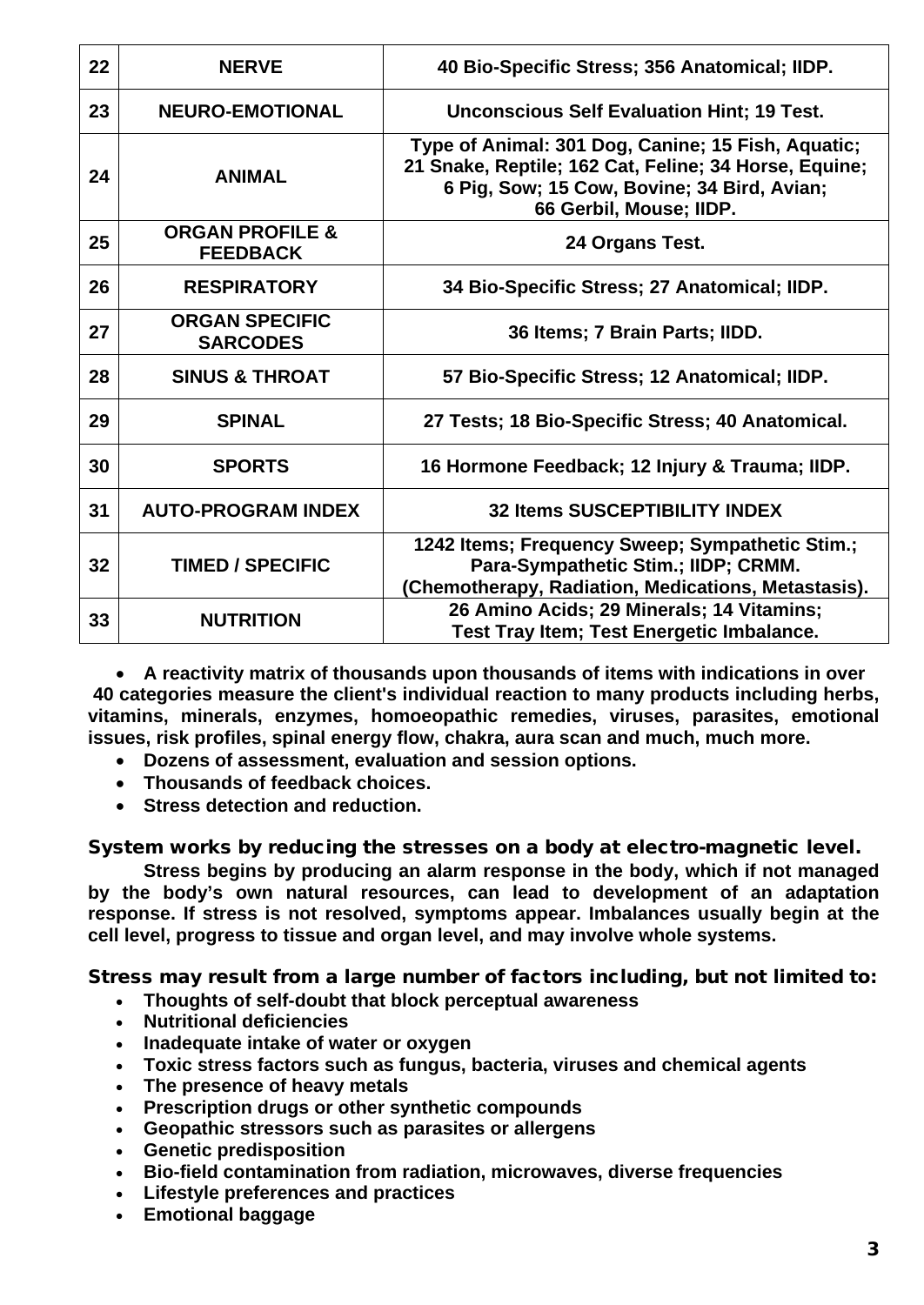**The most superior wellness information providing, bio electromagnetic measuring, biofeedback system available in the 21st Century is "**The L.I.F.E. System**" (short for Living Information Forms Energy), registered in the United States of America as an FDA Class 2 Biofeedback device. Nothing in any field of medicine is its equal. This System integrates ancient healing arts and modern medical advances with emerging technologies in quantum physics and diverse fields of complementary and alternative medicine, forming a holistic approach to bio energetic medicine. This System is at the top of its class when it comes to bio energetic assessment, energy balancing, and biofeedback machines.** 

**In addition to being an evaluation tool, this System is the world-leading performance enhancement device used by professional practitioners to achieve stress management, energetic harmony, and bio electromagnetic balance. The System does this by simply assisting the body's own natural defense mechanisms and encouraging energetic balance and harmony. All assessments and procedures administered by a duly trained professional and performed through this System are completely safe, non-invasive, natural, gentle, painless, and dignity preserving.**

**For practitioners in the medical field including complementary and alternative medicine, specifically bio electromagnetic medicine, this system is an established, accurate, and an ideal tool for employment in modalities including, but not limited to:**

- **Acupuncturists**
- **Allergists**
- **Beauty Therapists**
- **Chiropractors**
- **Counselors**
- **Craniosacralists**
- **Dentists**
- **Doctors**
- **Energy Bodyworkers**
- **Gemologists**
- **Healthcare Professionals**
- **Herbalists**
- **Homoeopaths**
- **Hypno Therapists**
- **Kinesiologists**
- **Massage Therapists**
- **Medical doctors**
- **Naturopaths**
- **Nutritionists**
- **Past Life Therapists**
- **Psychologists**
- **Psychotherapists**
- **Physical Therapists**
- **Physicians of all types**
- **Veterinarians**

#### AN INDISPENSIBLE TOOL FOR THE HEALTH & WELLNESS INDUSTRY.

Diagnosis & Therapy on GENETIC & AUTO IMMUNE levels are recommended for Diseases / Disorders which do not stand rectified in a time frame of 7 days to 7 weeks with your ongoing medication / therapy.